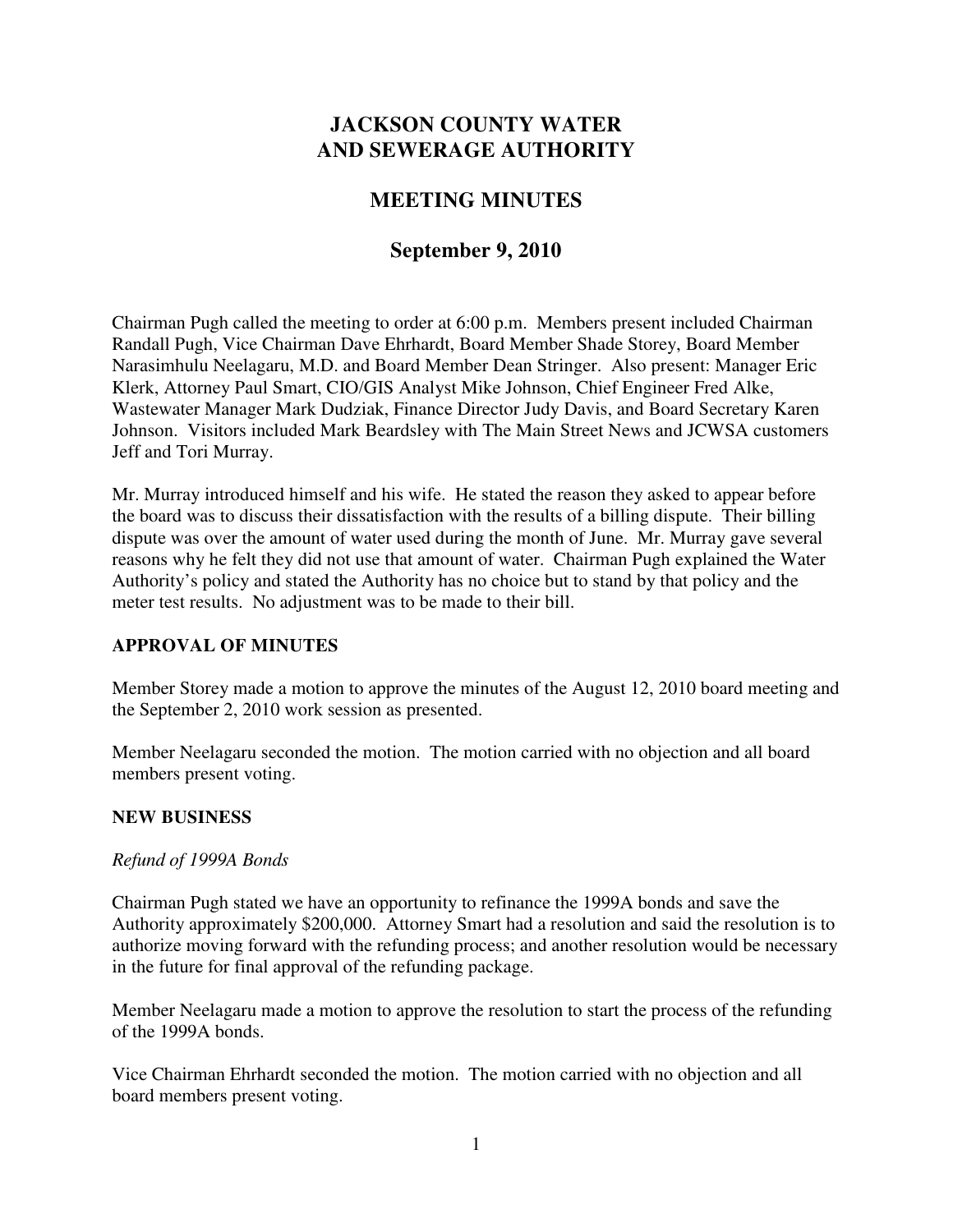#### **OLD BUSINESS**

#### *Neighborhood Water Line Policy*

Chairman Pugh briefly went over the proposed Neighborhood Water Line Policy. He stated this policy would be for existing homes that do not have water service. Manager Klerk stated the only change from last week was the recommendation of Member Stringer to change the wording under Fire Protection in section (#7) to say "fire hydrant installations shall be determined using the Classifications set forth by the Insurance Service Office, Inc." rather than specify Class 6 property.

Member Story made a motion to approve the resolution for the neighborhood water line policy.

Vice Chairman Ehrhardt seconded the motion. The motion carried with no objection with all board members present voting.

#### **EXECUTIVE SESSION**

Chairman Pugh said there was a need for an Executive Session regarding potential litigation

Member Neelagaru made a motion to go into executive session at 6:40 pm

Vice Chairman Ehrhardt seconded the motion. The motion carried with no objection with all board members present voting.

Member Story made a motion to come out of executive session at 6:50 pm

Vice Chairman Ehrhardt seconded the motion. The motion carried with no objection with all board members present voting.

No action was taken.

#### **MANAGER'S REPORT**

Employee Recognition:

Our employee, Lisa Grainger, who is the Authority's Billing Supervisor under Finance Director Judy Davis, has been awarded "Level 1 Local Government Finance Officer" Certification by the Carl Vinson Institute of Government in Athens.

Board Request:

Would like the chairman to consider appointing two members to a wastewater plant improvement committee to help give direction for future capital projects to incrementally improve the plant reliability and increase the MOWWTP permitted flows.

Chairman Pugh appointed Vice Chairman Ehrhardt and Member Stringer to the committee.